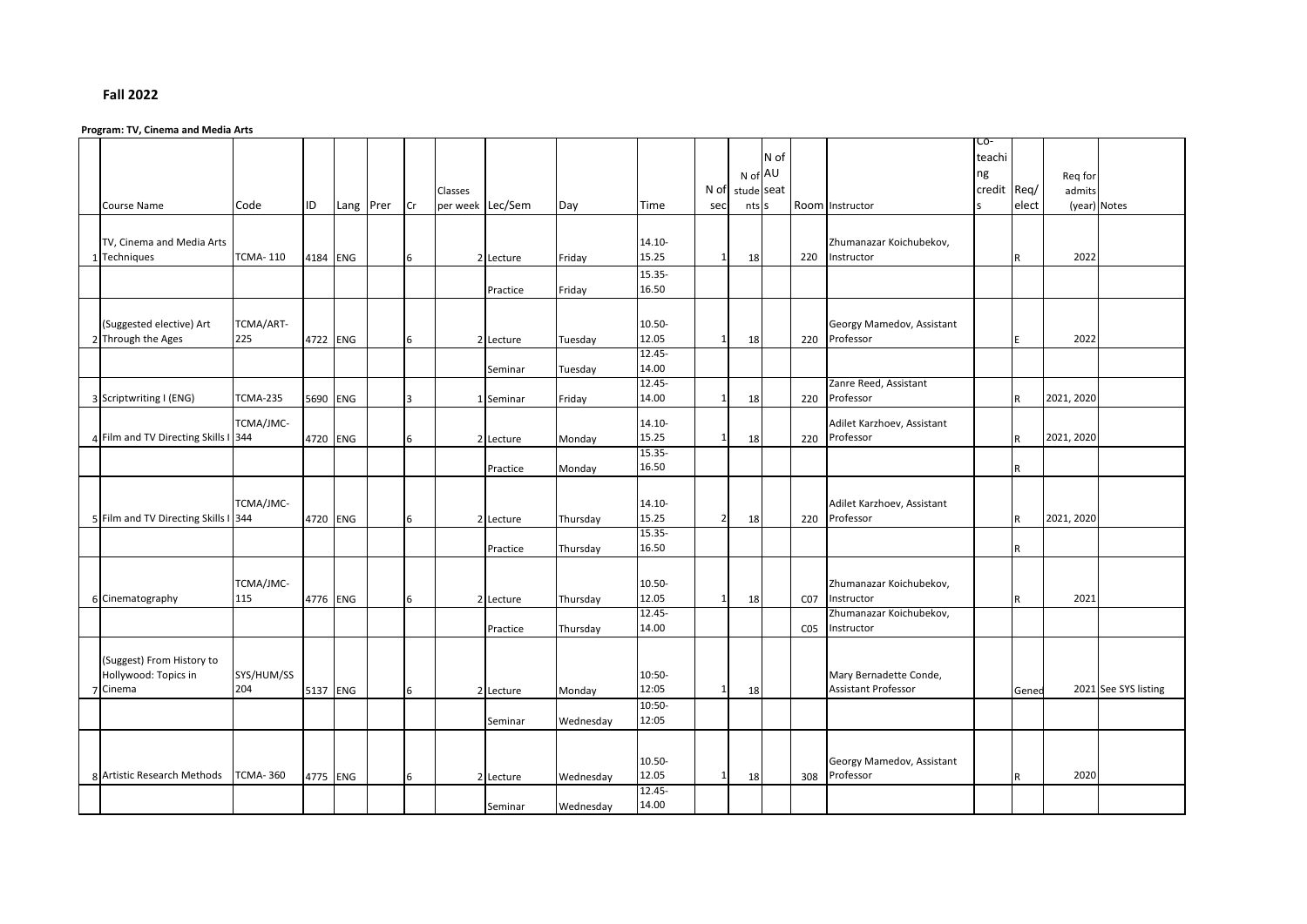|                                            |                 |          | FYS I & |                |              |           |           | $14.10 -$  |              |    |                 |                             |             |      |                      |
|--------------------------------------------|-----------------|----------|---------|----------------|--------------|-----------|-----------|------------|--------------|----|-----------------|-----------------------------|-------------|------|----------------------|
| 9 Film Analysis and Criticism              | <b>TCMA-415</b> | 4274 ENG | Ш       | 6              |              | 2 Seminar | Tuesday   | 15.25      | $1\vert$     | 18 | TBA             | Kasym Orozbaev, Instructor  | R           | 2019 |                      |
|                                            |                 |          |         |                |              |           |           | $14:10-$   |              |    |                 |                             |             |      |                      |
|                                            |                 |          |         |                |              | Seminar   | Thursday  | 15:25      |              |    |                 |                             |             |      |                      |
|                                            |                 |          |         |                |              |           |           |            |              |    |                 |                             |             |      |                      |
|                                            |                 |          |         |                |              |           |           |            |              |    |                 |                             |             |      |                      |
|                                            |                 |          |         |                |              |           |           |            |              |    |                 |                             |             |      |                      |
| Film Production                            |                 |          |         |                |              |           |           |            |              |    |                 |                             |             |      |                      |
| 10 Management                              | TCMA- 213       | 4541 ENG |         | 6              |              | 2 Lecture | Monday    | 9:25-10:40 | $\mathbf{1}$ | 18 | TBA             | Kaykei Orozoeva, Instructor | $\mathsf R$ | 2019 |                      |
|                                            |                 |          |         |                |              |           |           | $10.50 -$  |              |    |                 |                             |             |      |                      |
|                                            |                 |          |         |                |              | Seminar   | Monday    | 12.05      |              |    |                 |                             |             |      |                      |
|                                            |                 |          |         |                |              |           |           |            |              |    |                 |                             |             |      |                      |
|                                            |                 |          |         |                |              |           |           |            |              |    |                 |                             |             |      |                      |
|                                            |                 |          |         |                |              |           |           |            |              |    |                 |                             |             |      |                      |
| Senior Project/Thesis I                    |                 |          | TCMA    |                |              |           |           | 10.50-     |              |    |                 | Georgy Mamedov, Assistant   |             |      |                      |
| 11 (Prequalification Internship) TCMA- 405 |                 | 4718 ENG | 360     | 6              |              | 2 Seminar | Thursday  | 12.05      | $\mathbf{1}$ | 18 | 308             | Professor                   | R           | 2019 |                      |
|                                            |                 |          |         |                |              |           |           | 12.45-     |              |    |                 |                             |             |      |                      |
|                                            |                 |          |         |                |              | Seminar   | Thursday  | 14.00      |              |    |                 |                             |             |      |                      |
|                                            |                 |          |         |                |              |           |           |            |              |    |                 |                             |             |      |                      |
|                                            |                 |          |         |                |              |           |           |            |              |    |                 |                             |             |      |                      |
| <b>ELECTIVES</b>                           |                 |          |         |                |              |           |           |            |              |    |                 |                             |             |      |                      |
|                                            | TCMA/ART        |          |         |                |              |           |           | $14.10 -$  |              |    |                 | Marat Sarulu, Associate     |             |      |                      |
| 1 Art Through the Ages (RUS) 216           |                 | 4416 RUS |         | 6              |              | 2 Lecture | Friday    | 15.25      | $1\vert$     | 20 | CO <sub>2</sub> | Professor                   | E           |      |                      |
|                                            |                 |          |         |                |              |           |           | 15.35-     |              |    |                 |                             |             |      |                      |
|                                            |                 |          |         |                |              | Seminar   | Friday    | 16.50      |              |    | CO <sub>2</sub> |                             |             |      |                      |
|                                            |                 |          |         |                |              |           |           | 12.45-     |              |    |                 | Marat Sarulu, Associate     |             |      |                      |
| 2 The Art of Short Films                   | TCMA- 237       |          |         | 3              |              |           |           | 14.00      | $\mathbf{1}$ | 18 | TBA             | Professor                   | E           |      |                      |
|                                            |                 | 5688 RUS |         |                |              | 1 Seminar | Friday    |            |              |    |                 |                             |             |      |                      |
|                                            |                 |          |         |                |              |           |           | 15.35-     |              |    |                 | Daniyar Abdykerimov,        |             |      |                      |
| 3 Creating TV Series                       | <b>TCMA-240</b> | 4763 ENG |         | 3              | $\mathbf{1}$ | Lecture   | Thursday  | 16.50      | $\mathbf{1}$ | 20 | 207             | Instructor                  | E           |      |                      |
| East and West: Differences                 |                 |          |         |                |              |           |           |            |              |    |                 |                             |             |      |                      |
| and Peculiarities in                       | TCMA\JMC\S      |          |         |                |              |           |           |            |              |    |                 |                             |             |      |                      |
| Cinematography of Japan                    | OC\ANTH\HU      |          |         |                |              |           |           | $14.10 -$  |              |    |                 | Marat Sarulu, Associate     |             |      |                      |
| 4 and Europe                               | M-290           | 4183 RUS |         | 6              |              | 2 Lecture | Wednesday | 15.25      | $\mathbf{1}$ | 20 | 220             | Professor                   | F           |      |                      |
|                                            |                 |          |         |                |              |           |           | 15.35-     |              |    |                 |                             |             |      |                      |
|                                            |                 |          |         |                |              | Seminar   | Wednesday | 16.50      |              |    | 220             |                             |             |      |                      |
|                                            |                 |          |         |                |              |           |           |            |              |    |                 |                             |             |      |                      |
| <b>Explore Animation: Visual</b>           | TCMA/JMC/A      |          |         |                |              |           |           | 12.45-     |              |    |                 | Daniyar Abdykerimov,        |             |      | <b>TCMA Required</b> |
| 5 Storytelling                             | RT-261          | 4384 ENG |         | 6              |              | 2 Seminar | Thursday  | 14.00      | $\mathbf{1}$ | 20 | 207             | Instructor                  | E           |      | Elective             |
|                                            |                 |          |         |                |              |           |           | $14.10 -$  |              |    |                 |                             |             |      |                      |
|                                            |                 |          |         |                |              | Lecture   | Thursday  | 15.25      |              |    | 207             |                             |             |      |                      |
|                                            | TCMA/HUM-       |          |         |                |              |           |           | 10.50-     |              |    |                 |                             |             |      |                      |
| 6 History of Cinema (RUS)                  | 104             |          |         |                |              |           |           | 12.05      | $\mathbf{1}$ |    | 207             | Emil Atageldiev, Instructor | E           |      |                      |
|                                            |                 | 4037 RUS |         | 6              |              | 2 Lecture | Friday    |            |              | 20 |                 |                             |             |      |                      |
|                                            |                 |          |         |                |              |           |           | 12.45-     |              |    |                 |                             |             |      |                      |
|                                            |                 |          |         |                |              | Seminar   | Friday    | 14.00      |              |    | 207             |                             |             |      |                      |
| Intro to TV, Film and Radio                | TCMA/JMC/A      |          |         |                |              |           |           | $14.10 -$  |              |    |                 |                             |             |      |                      |
| 7 Music (section I)                        | RT-231          | 4676 RUS |         | $\overline{3}$ |              | 1 Lecture | Wednesday | 15.25      | 1            | 20 | 207             | Emil Atageldiev, Instructor | F           |      |                      |